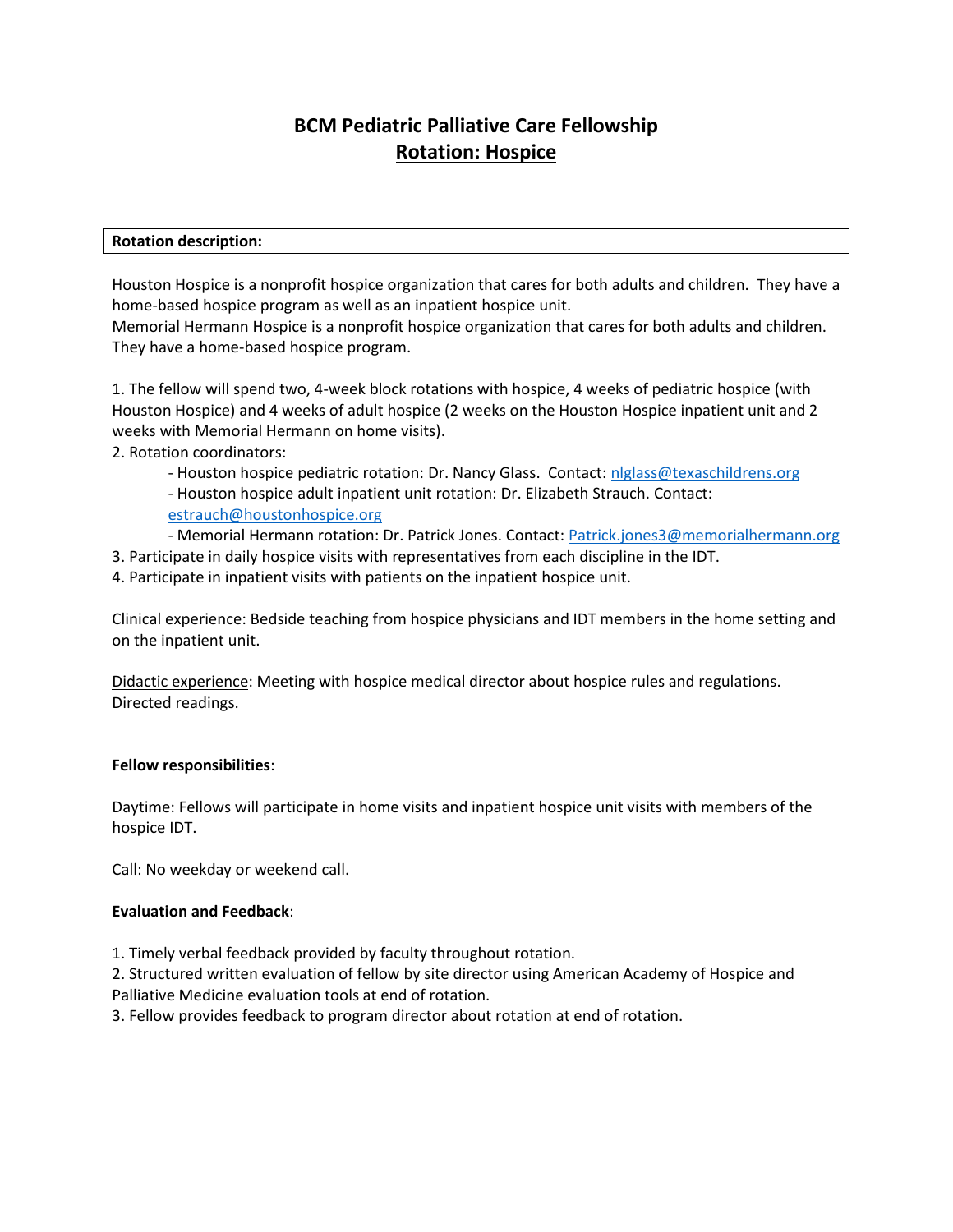# **Goals and Objectives for BCM Pediatric Palliative Care Fellowship**

### **Rotation: Hospice**

#### **Goals and objectives based on Pediatric Hospice and Palliative Medicine Competencies, version 2.0**

**Competency 1: Patient and family care:** The fellow should demonstrate compassionate, appropriate, and effective care based on existing evidence base in both pediatric and adult palliative medicine and aimed at maximizing the well-being and quality of life for patients with chronic, complex, and/or lifethreatening conditions and their families who are enrolled in hospice. The fellow should learn about and collaborate with the hospice interdisciplinary team.

**Objectives**: At the completion of this rotation, the palliative care fellow will be able to:

1. Obtain a comprehensive history and exam including:

- A. Goals of care and advance care planning
- B. Detailed symptom history
- C. Psychosocial and spiritual history
- D. Functional assessment
- E. Quality of life assessment
- F. Developmental age of the child

2. Formulate a complete care plan utilizing evidence-based palliative medicine and including all members of an interdisciplinary team.

A. Use both pharmacologic and non-pharmacologic pain management interventions

B. Assess and manage non-pain symptoms including nausea, vomiting, constipation, fatigue, depression, anxiety, dyspnea, delirium, and pruritus.

C. Understand and address the interplay between physical symptoms and psychosocial and spiritual distress.

D. Assess and manage psychosocial and spiritual distress in the patient and family.

3. Apply knowledge to facilitate key events in palliative care including family meetings, goals of care discussions, advance care planning, and discussions surrounding forgoing or discontinuing life-sustaining therapies.

4. Demonstrate ability to respond appropriately to suffering by addressing sources of medical, psychosocial, and spiritual distress, bearing with patient's and family's suffering and distress, and remaining a presence, as desired by patient and family.

A. Recognizes and seeks to support the psychosocial and emotional needs of siblings by utilizing appropriate members of the interdisciplinary team.

5. Construct plans that balance a patient's level of function and quality of life with concerns for longevity 6. Demonstrate effective coordination of patient care, both from within an interdisciplinary palliative care team, with other palliative care providers including hospice teams, and in collaboration with colleagues outside of palliative care.

7. Balance a patient's level of function and quality of life with concerns for longevity for patients and families.

- A. Evaluate changes in functional status over time
- B. Evaluate quality of life over time
- C. Demonstrate expertise in maximizing patients' level of function and quality of life over time.
- D. Recognizes the potential value of meaning making, creating a sense of legacy, and completing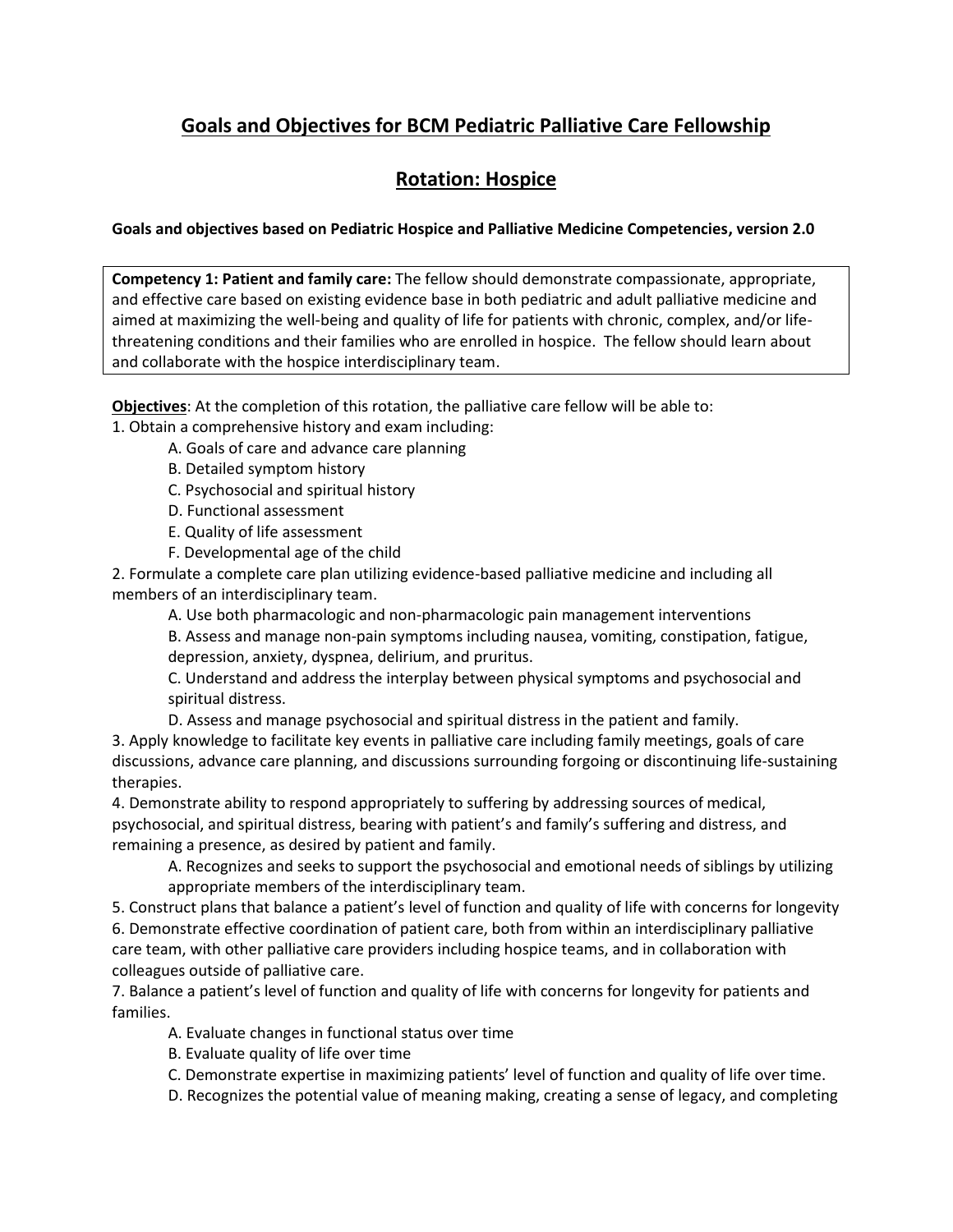Personal goals to patients and their family members.

8. Provide patient, family, caregiver, and staff education.

A. Educate families and caregivers in maintaining and improving level of function to maximize quality of care.

B. Explain palliative care services, recommendations, and latest developments to patients, families, and caregivers.

C. Provides education to various community resources involved in the care of the child and family.

9. Recognize signs/symptoms of impending death, prepare patient and family, and appropriately care for dying patients, including care for family members and involved staff.

A. Prepare family, caregivers, and other healthcare professionals for the patient's death.

B. Provide appropriate assessment and symptom management for the imminently dying patient.

10. Provide treatment to the bereaved in collaboration with members of interdisciplinary team.

- A. Provide support to family members at the time of death and immediately after.
- B. Refer family members to bereavement programs.

**Competency 2: Medical knowledge:** The fellow should demonstrate knowledge about established and evolving biomedical, clinical, population, and social-behavioral sciences relevant to the care of patients with life-threatening conditions and to their families, and relate this knowledge to the hospice setting.

**Objectives:** At the completion of this rotation, the palliative care fellow will be able to:

1. Describe the scope and practice of pediatric hospice and palliative medicine including:

A. Unique features of suffering for patients, families, and care providers in the care of children with life-threatening conditions.

B. Unique features in caring for pediatric patients in regard to physiology, vulnerabilities, development, and decision-making.

C. Current standards and best practices of pediatric hospice and palliative medicine.

D. Understanding the cultural biases that affect care of children with life-threatening conditions and their effects on decision-making, grief and bereavement, transitions in care, and the risks and benefits of family-centered care.

E. Role of palliative care in co-management of patients with life-threatening conditions in all stages of disease and in balancing and integrating modalities that are restorative, curative, lifeprolonging, or palliative and consistent with the patient's and family's goals.

F. History and evolution of pediatric hospice and palliative medicine.

G. Settings where hospice and palliative care are provided.

H. Barriers faced by patients and families in accessing hospice and palliative care services.

2. Recognize the role and importance of an interdisciplinary team in pediatric palliative care.

A. Describe the role of the palliative care physician in the interdisciplinary team.

B. Identify the various members of the interdisciplinary team and their roles and responsibilities.

C. Describe concepts of team process and recognizes psychosocial and organizational elements

that promote or hinder successful interdisciplinary team function.

3. Describe how to assess and communicate prognosis

A. Identify which elements of the patient's history and physical examination are critical to formulating prognosis.

B. Describe common chronic illnesses with prognostic factors, expected natural course, and predictable associated symptoms, trajectories, common treatments, and complications.

4. Recognize and describe the management of pediatric life-threatening conditions including epidemiology, evaluation, prognosis, treatment, and patterns of progression.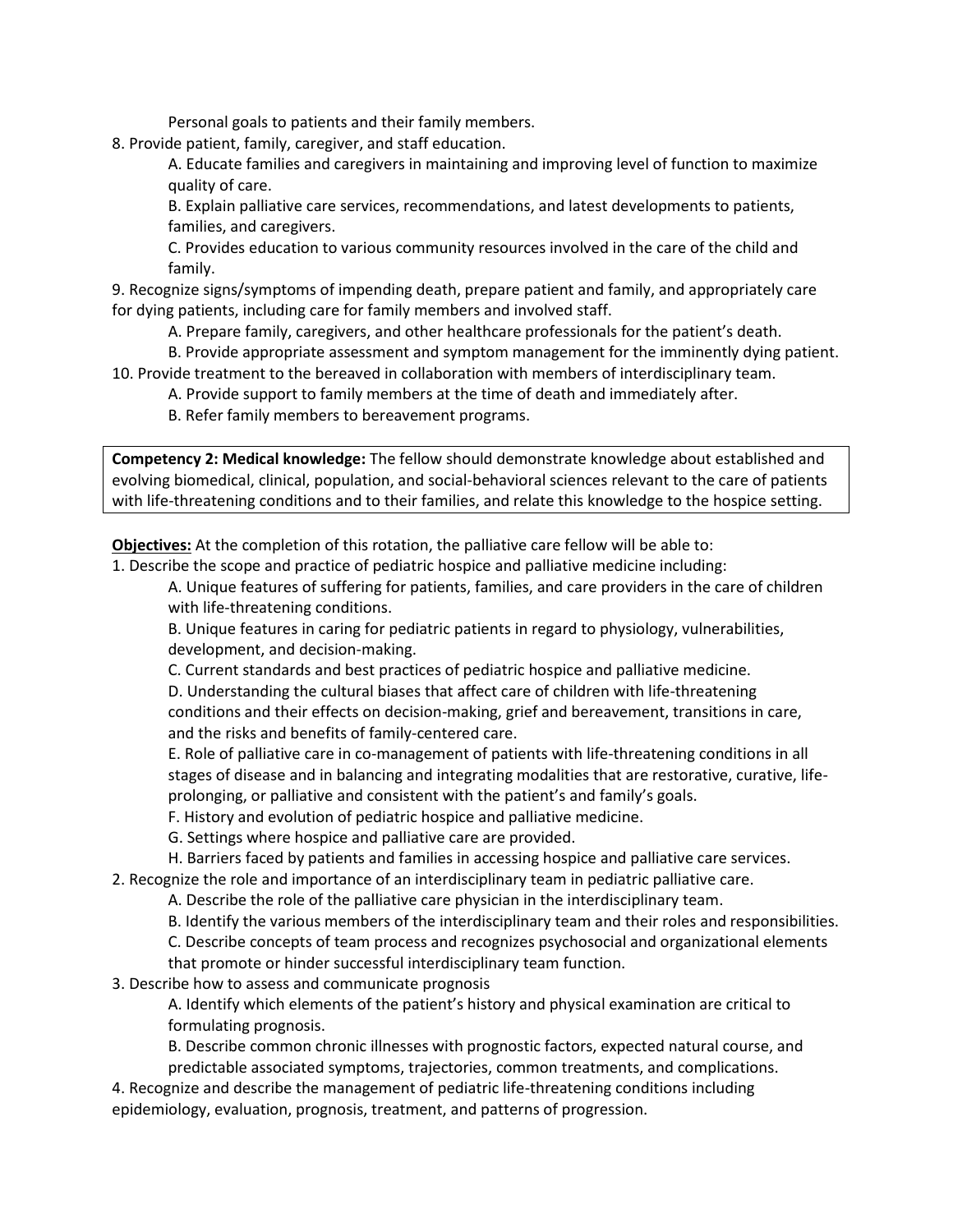A. Identify common diagnostic and treatment methods in the initial evaluation and ongoing management of pediatric life-threatening conditions.

B. Identify signs of advanced disease in pediatric life-threatening conditions.

5. Explain principles of assessing and treating common symptoms.

A. Describe the concept of "total pain," including the role of the interdisciplinary team in assessing and treating it.

B. Explain the relevant basic science, pathophysiology, associated symptoms and signs, and diagnostic options useful in differentiating etiologies of symptoms.

C. Describe a thorough, developmentally appropriate assessment of symptoms and functional status, including the use of appropriate diagnostic methods and symptom measurement tools. D. Name common patient, family, healthcare professional, and healthcare system barriers to the effective treatment of symptoms and describes common methods for overcoming these barriers.

6. Describe the pharmacologic treatment of symptoms.

A. List the common agents used to treat pain, dyspnea, nausea, vomiting, diarrhea, constipation, anxiety, depression, fatigue, pruritus, confusion, delirium, agitation, spasticity, seizures, and other common problems in palliative care practice.

B. Describe the indications, clinical pharmacology, alternate routes, monitoring of treatment outcomes, appropriate titration, and common side effects for medications commonly used in symptom management (e.g., opioid and non-opioid analgesics, adjuvant analgesics, and other pharmacologic approaches).

C. Describe appropriate prescribing in different clinical care settings, such as the home, hospital, intensive care unit, long-term care facility, and inpatient hospice.

D. Describe the challenges unique to the use of opioids in symptom management including:

1. Equianalgesic conversions

2. Concepts of addiction, pseudoaddiction, dependence, tolerance, and withdrawal.

3. Legal and regulatory issues surround opioid prescribing.

4. Common barriers to effective use of opioids (e.g., individual, cultural, conceptual misunderstanding; side effects) and common strategies to overcome these barriers (e.g., family education, clear goals of therapy).

7. Describe the use of procedural, interventional, and non-pharmacologic approaches to the management of symptoms.

A. Identify indications, risks, and appropriate referral for interventional pain management procedures, including surgical procedures, commonly used for symptom management.

B. Identify indications, risks, management of common side effects, and appropriate referral for radiation therapy.

C. Identify indications, risks, and appropriate referral for commonly used complementary and alternative therapies.

D. Explains the role of allied health professions in symptom management.

7. Describe the etiology, pathophysiology, diagnosis, and management of common neuropsychiatric disorders encountered in palliative care practice, such as depression, anxiety, delirium, seizures, and brain injury.

A. Recognize how to evaluate and treat common neuropsychiatric disorders.

B. Describe how to refer appropriately to neurological and mental health professionals.

C. Describe the indications, contraindications, pharmacology, appropriate prescribing practice, and side effects of common psychiatric medications.

D. Recognize the diagnostic criteria and management issues of brain death, persistent vegetative state, and minimally conscious state.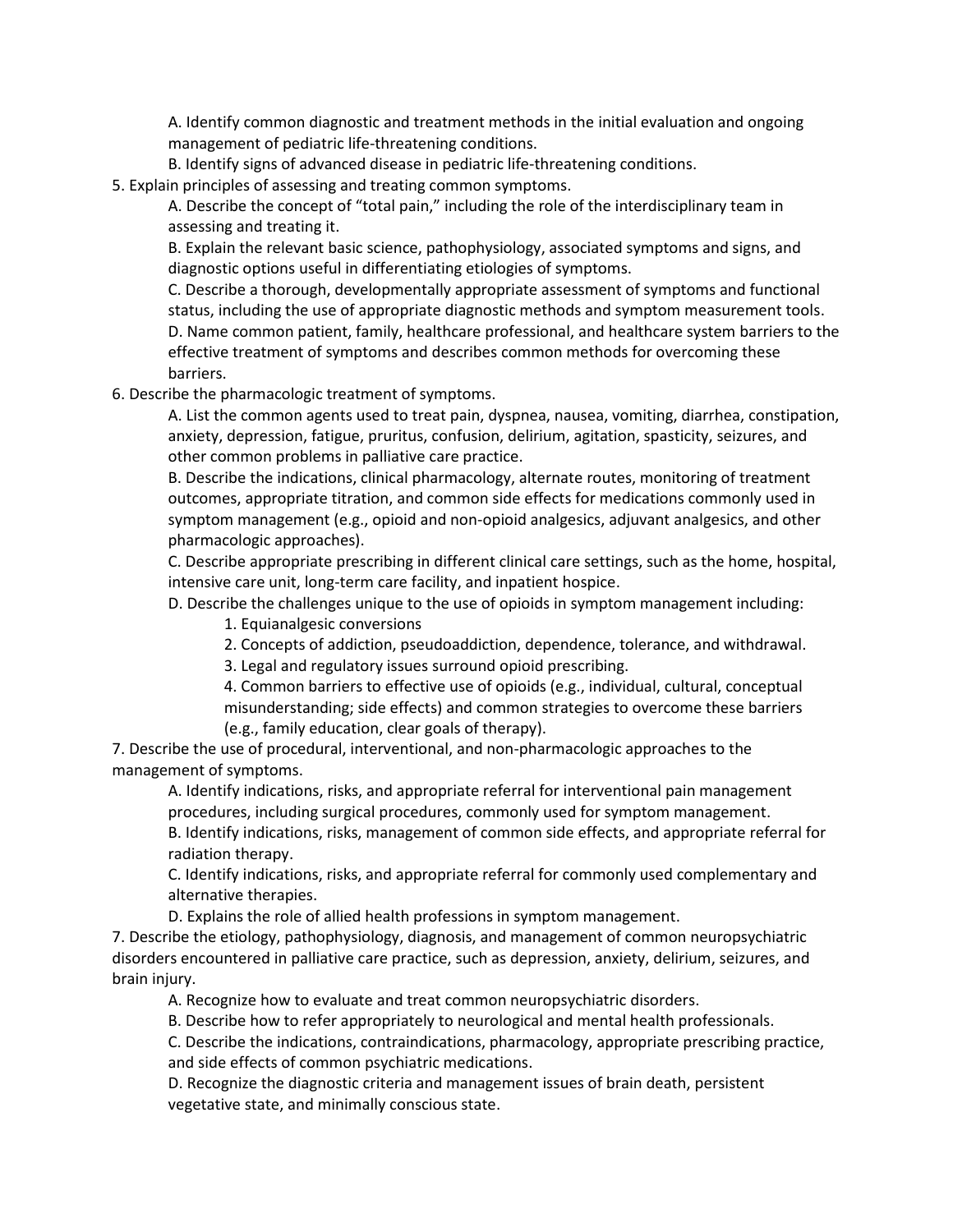8. Recognize common psychological stressors and disorders experienced by patients and families facing life-threatening conditions, and describes appropriate clinical assessment and management.

A. Recognize psychological distress in patients, families, and care providers.

B. Describe how to provide basic, supportive counseling, and coaches families and care providers to maintain important developmentally appropriate supports and to strengthen coping skills.

C. Recognize the needs of parents and siblings of children who are seriously ill or dying and provides appropriate basic counseling or referral.

D. Explain appropriate utilization of consultation with specialists in psychosocial assessment and management.

E. Explain appropriate strategies to support and educate parents and care providers in recognizing psychological distress in children and appropriate ways to support them, including communication, truth telling, supporting coping, and recognizing when to ask for help.

F. Describe typical coping mechanisms and important supports specific to each developmental stage.

9. Recognize common social problems experienced by patients and families facing life-threatening conditions and describes appropriate clinical assessment and management.

A. Assess, counsel, support, and make referrals to alleviate the burden of caregiving.

B. Assess, provide support, and make referrals around fiscal issues, insurance coverage, and legal concerns.

10. Recognize common experiences of distress around spiritual, religious, and existential issues for patients and families facing life-threatening conditions, and describes elements of appropriate clinical assessment and management.

A. Describe the role of hope, despair, and meaning making in the context of life-threatening conditions.

B. Describe the role of development in the patient's understanding of spirituality and death.

C. Describe how to perform a basic spiritual/existential/religious evaluation.

D. Identify the indications for referral to spiritual care providers or other spiritual counselors and resources.

E. Know the developmental processes, tasks, and variations of meaning making for patients at the end of life and their families.

11. Recognize, evaluate, and support diverse cultural values and customs with regard to information sharing, decision making, expression and treatment of physical and emotional distress, and preferences for sites of care and death.

12. Recognize the components of appropriate management for the syndrome of imminent death.

A. Identify common symptoms, signs, complications, and variations in the normal dying process and their management.

B. Describe strategies to communicate with the patient and family about the dying process and provide support.

13. Recognize the elements of appropriate care of the patient and family at the time of death and immediately thereafter.

A. Describe appropriate and sensitive pronouncement of death.

B. Identify the standard procedural components and psychosocial elements of post-death care.

C. Recognize the potential importance and existence of post-death rituals and how to facilitate them.

D. Recognize benefits and challenges posed by a death in different care settings (e.g., hospital, home) and describes resources and strategies to address them.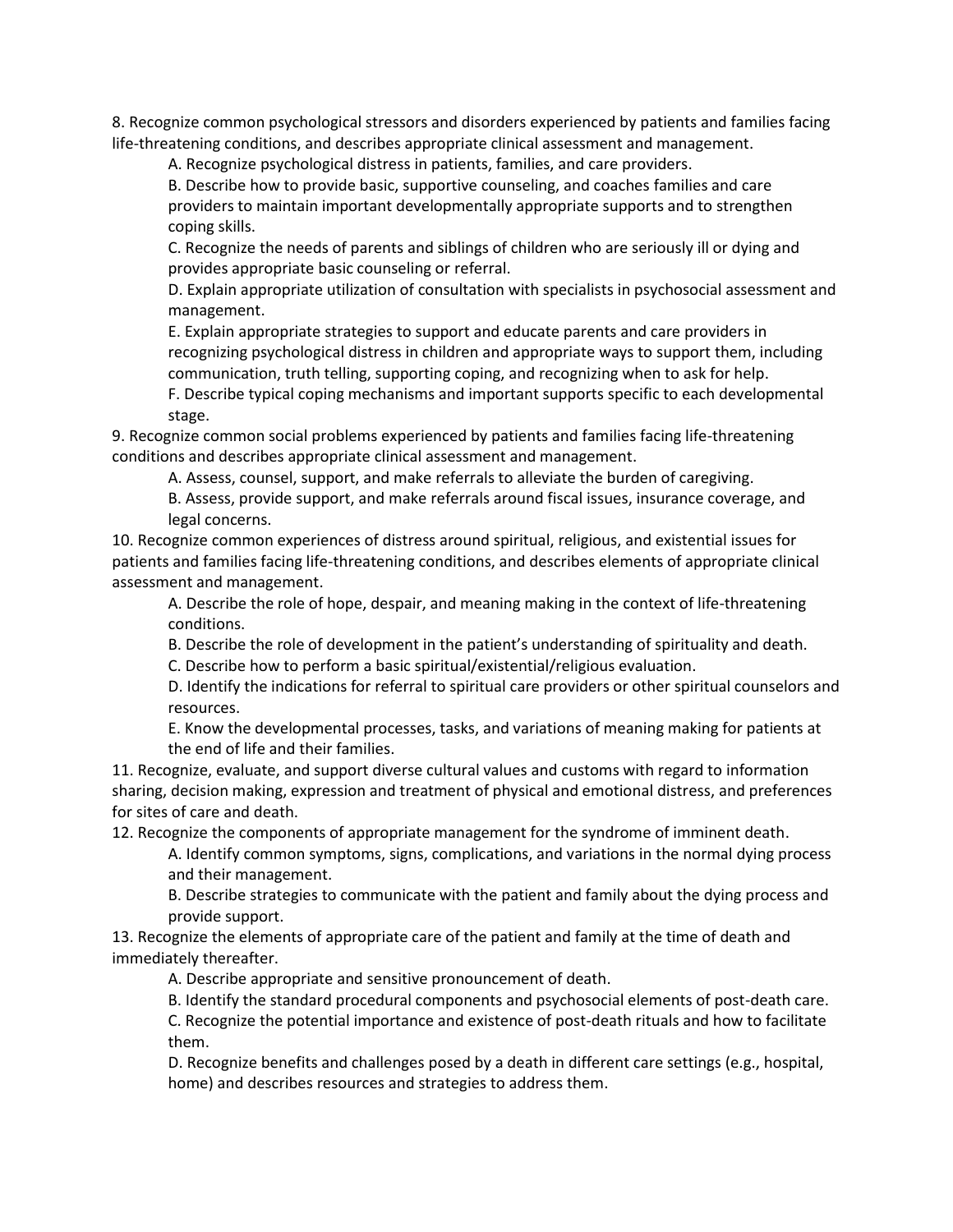14. Describe the basic science, epidemiology, clinical features, natural course, and management options for normal and pathologic grief.

A. Demonstrate knowledge of typical grief patterns and elements of bereavement follow-up, including assessment, treatment, and referral options for bereaved family members. B. Recognize, differentiate, and describe strategies to address grief and bereavement, including the unique features associated with the loss of a child, the role of anticipatory grief in medical decision making, and factors that facilitate and benefit the grieving process prior to and following the death of a child.

15. Describe ethical and legal issues in palliative and end-of-life care and their clinical management.

- A. Discuss ethical principles and frameworks for addressing clinical issues.
- B. Describe federal, state, and local laws and practices that impact palliative care practice.
- C. Describe professional and institutional ethical policies relevant to palliative care practice.
- D. Describe the function of the Medicare Hospice Benefit.

**Competency 3: Practice-based learning and improvement:** The fellow should be able to investigate, evaluate, and continuously improve personal practices in caring for patients and families and appraise and assimilate scientific evidence relative to hospice care.

**Objectives**: At the completion of this rotation, the palliative care fellow will be able to:

1. Utilize self-evaluation and feedback from interdisciplinary team to appraise his/her performance and continually improve.

2. Integrate hospice experience with that already possessed from inpatient palliative care in order to improve process of transition of patients from inpatient care to hospice care.

3. Identify knowledge gaps in the course of providing patient care and cultivate the habit of continuous inquiry to expand one's knowledge base.

4. Demonstrate a habit of critical thinking, evidence-based decision-making, and continuous quality improvement.

**Competency 4: Interpersonal and communication skills:** The fellow should be able to demonstrate interpersonal and communication skills that result in effective relationship building, information exchange, emotional support, shared decision making, and collaboration with patients, patients' families, and professional associates.

**Objectives**: At the completion of this rotation, the palliative care fellow will be able to: **Objectives**: At the completion of this rotation, the palliative care fellow will be able to: 1. Initiate informed, relationship-centered dialogues about care.

A. Assess patient and family wishes regarding the amount of information they wish to receive and the extent to which they want and are able to participate in clinical decision-making.

B. Assess the developmental level and cognitive understanding of the patient and appropriately include the patient in medical discussions and decision making.

C. Assess patients' and family members' decision-making capacity.

D. Assess patients' and family members' strengths and limitations of understanding and communication.

2. Demonstrate empathy.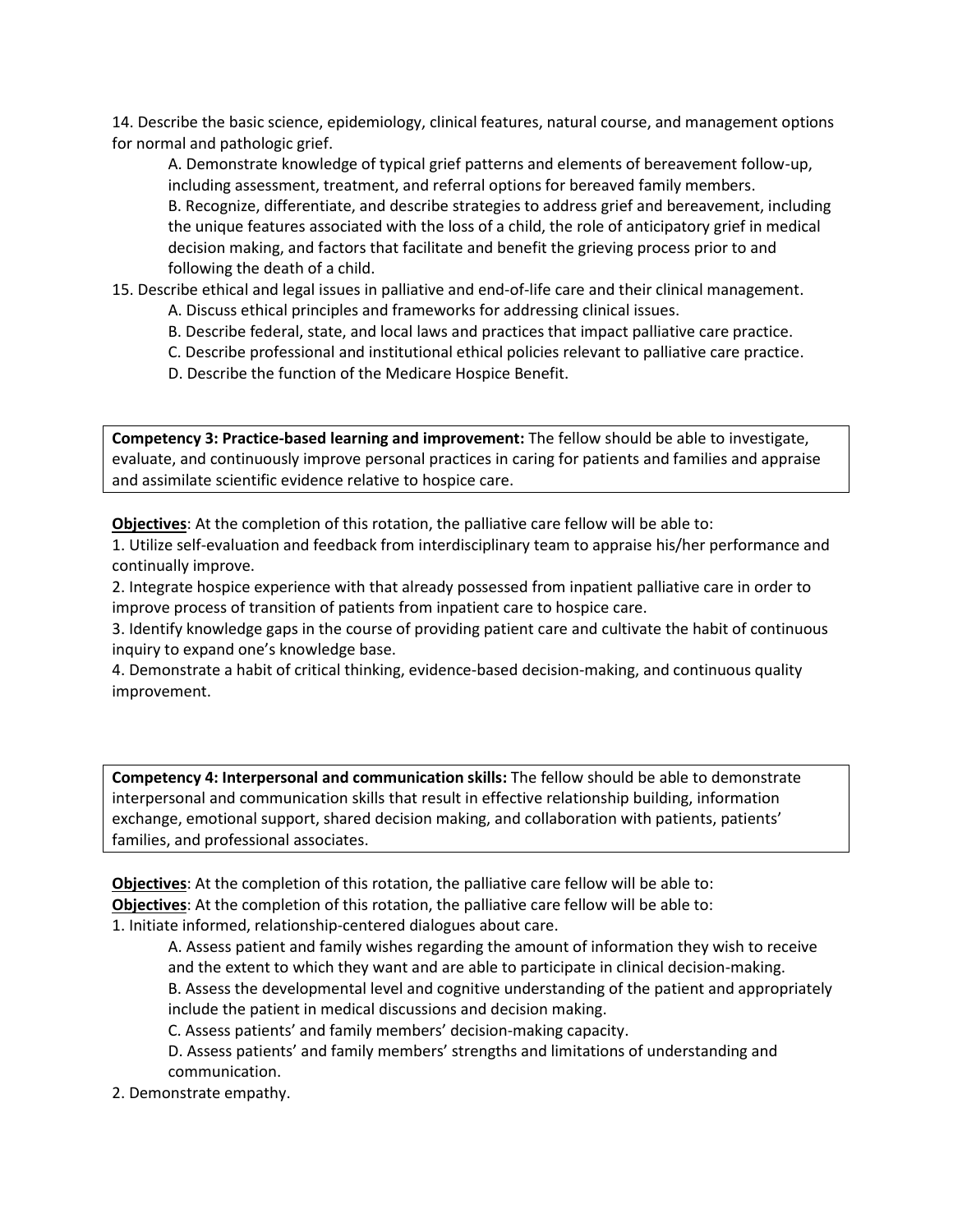A. Use empathic and facilitating verbal behaviors, such as naming, affirmation, normalization, reflection, silence, listening, self-disclosure, and humor in an effective, age-appropriate, and culturally appropriate manner.

B. Employ empathic and facilitating nonverbal behaviors such as touch, eye contact, open posture, and eye-level approach in an effective, age-appropriate, and culturally appropriate manner.

C. Allow for appropriate emotional expression from patients, families, care teams, and oneself. 3. Demonstrate the ability to effectively recognize and respond to one's own emotions and those of others.

A. Express awareness of one's own emotional state before, during, and after patient and family encounters.

B. Process one's own emotions in a clinical setting in order to focus on the needs of the patient and family.

C. Respond to requests to participate in spiritual or religious activities and rituals, in a matter that preserves respect for both the patient and family, as well as one's own integrity and personal and professional boundaries.

D. Identify and correct one's own communication miscues.

E. Respond effectively to intense emotions of patients, families, and colleagues.

4. Demonstrate the ability to educate patients and families about the medical, social, and psychological issues associated with pediatric life-threatening conditions.

A. Demonstrate self-awareness and an ability to recognize differences between the clinician's own and the patient's and family's values, attitudes, assumptions, hopes, and fears related to illness, dying, and grief.

B. Communicate new knowledge to patients and families, adjusting language and complexity of concepts based on the families' level of sophistication, understanding, and values, as well as on the developmental stage and cognitive ability of the patient.

C. Recognizes ambivalence about care options and treatments and exhibits appropriate strategies to address it.

5. Assess and use age-, gender-, and culturally appropriate concepts and language when communicating with patients and families.

A. Routinely assess patients and families to identify individuals who might benefit from age-, gender-, and culturally appropriate interventions or support.

B. Appreciate the need to adjust communication strategies to honor different cultural beliefs.

C. Avoid euphemisms in explaining medical issues.

7. Collaborate effectively with others as member of an interdisciplinary team.

A. Accept and solicit insights from interdisciplinary team members regarding patient and family needs in developing a comprehensive plan of care.

B. Accept and effectively incorporate feedback from team members.

**Competency 5: Professionalism:** The fellow should be able to demonstrate a commitment to carrying out professional responsibilities, awareness of his or her role in reducing suffering and enhancing quality of life, adherence to ethical principles, sensitivity to a diverse patient population, and appropriate selfreflection.

**Objectives**: At the completion of this rotation, the palliative care fellow will be able to:

1. Demonstrate care that shows respectful attention to age/developmental stage, gender, sexual orientation, culture, religion/spirituality, disability, and family interactions.